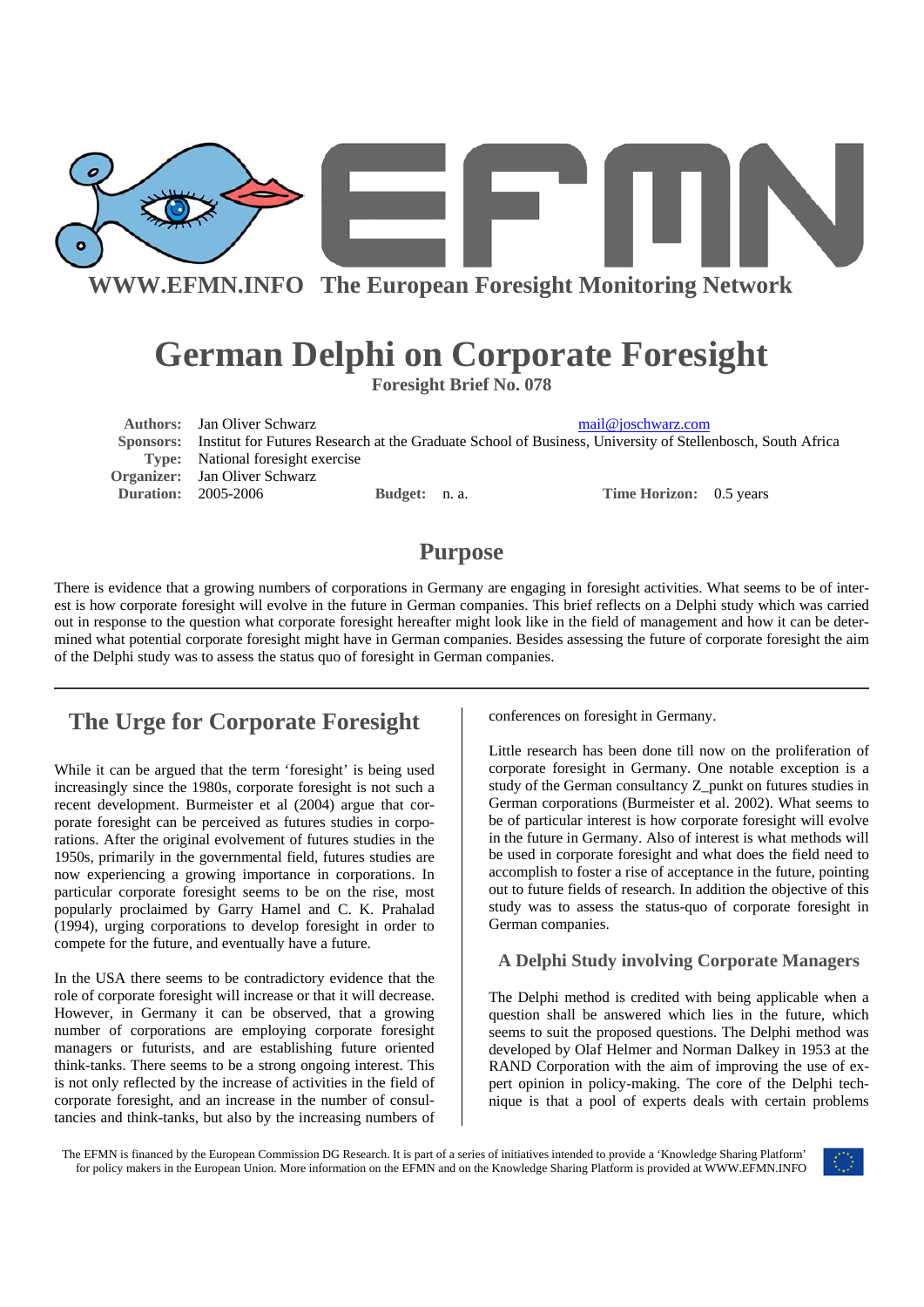which lie in the future. During this process the experts do not have any contact with each other, their opinions are submitted by questionnaires.

This particular Delphi study on the future of corporate foresight in Germnay consisted of two rounds. In the first round the participants received the questionnaire, consisting of quantitative and qualitative questions. In the second round the members of the panel received the results of the first round. In the light of this information the members of the panel were asked to revise their expressed opinions.

An essential feature of this particular Delphi study was that experts from three groups were invited to participate: corporate managers working in a strategic context, criteria were an annual turnover of at least  $\text{\textsterling}500$  million and more than 10,000 employees; second, futurists at think-tanks and consultancies (futurists); and third, scientists in the field of management and scientists who deal with futures studies. As can been observed in the figure below, the largest group was the one of corporate managers, reflecting the focus of this Delphi study.

In the first round of the Delphi study 84 participants filled out the questionnaire. 64 of them responded in the second round and returned their comments concerning the results of the first round. The response rate for the second round was 76 percent.





### **Mix of Methods to Assess the Use of Corporate Foresight in Germany**

It remains difficult to find a commonly shared definition of corporate foresight or of futures studies in a corporate context. In particular since corporate foresight is labelled very differently in companies, this study chose the approach to focus on the methods used in corporate foresight, so it would be easier to assess the status-quo and future of corporate foresight in German companies.

After reviewing the literature on futures studies and foresight (e.g. Masini, 1993; May, 1996) the following methods were identified:

• **Quantitative forecasting**: Referring in particular in a business context to the quantitative methods of business

forecasting.

- **Simulation and gaming**: Both methods can be perceived as being decision-aiding technologies involving mathematical modelling.
- **Delphi technique**: Method to assess expert opinions on a subject which lies in the future.
- Scenario technique: The main aim of scenarios is to identify existing trends and key uncertainties and combine them in pictures of the future, not covering all eventualities but creating alternative pictures of the future. Royal Dutch/Shell has been credited for developing the scenario technique further in the 1970s into what is nowadays known as scenario planning, connecting the scenario technique with strategic planning.
- **Environmental scanning, trend monitoring, trend research, strategic early warning:** The purpose of this group of methods is to identify weak signals of change in the corporate environment ahead of time, leaving the corporation time to react strategically to these changes.
- Creativity: Under the heading of creativity all those methods are summarized which foster creative thinking about the future, e.g. brainstorming or the future workshop.

In the following the results will be displayed which are concerned with the status-quo of corporate foresight in German companies.

The participants of the group of corporate managers were asked in the first round to state how frequently the above mentioned methods have been used in the past in their company, the answers are displayed in Figure 2. Combining the figures for "frequently" and "occasionally" one can conclude that the methods used most in German corporations are environmental scanning, trend monitoring, trend research, strategic early warning and the scenario technique, followed by quantitative forecasting and those methods for thinking creatively about the future.



*Figure 2: Methods being used (1st round, corporate managers only)*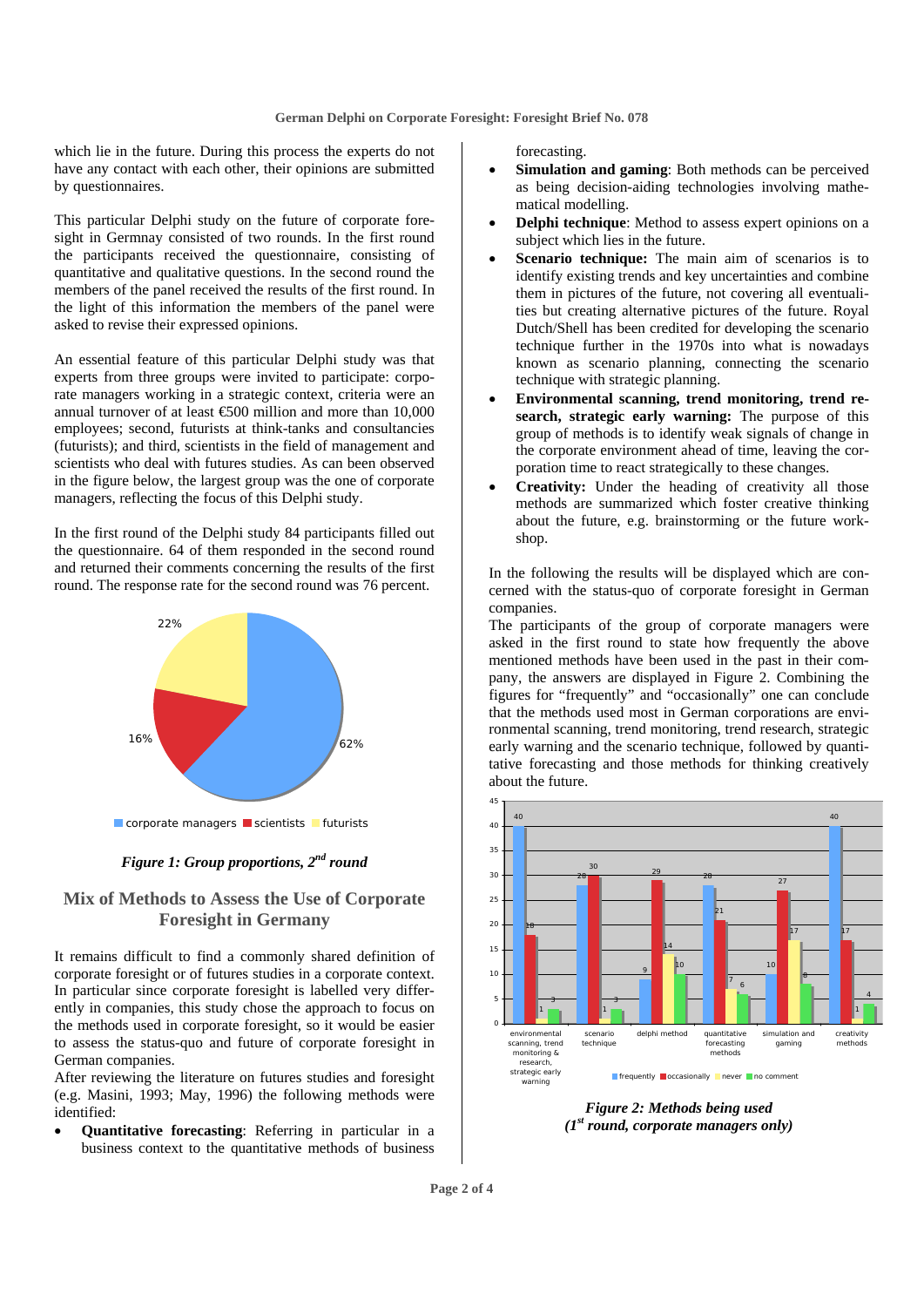#### **Acceptance of Corporate Foresight on the Rise**

Other questions concerning the status-quo of corporate foresight revealed that 36 percent of corporate foresight activities are carried out by single employees, followed by 28 percent in own departments. Only 18 percent of the corporate managers stated that corporate foresight is an integral part of the planning process or that external consultants (17 percent) are

### **How Much Do Mangers Know about Foresight Methods?**

In the following those results of the Delphi study will be presented which are concerned with the future of corporate foresight in German companies. In figure 3 the results are displayed which concern the question which methods of corporate foresight are likely to experience a rise in interest in the future. Combining the positive answers ("strongly agree" and "agree") one can conclude that the methods of environmental scanning, trend monitoring, trend research und strategic early warning (86 percent) and the scenario technique (83 percent) are most likely to experience a boost in interest in the future. The lowest figures were received by the Delphi technique (48 percent) and simulation und gaming (47 percent). What seems to be significant, however, is the high amount of neutral answers which might be an indicator that several methods of corporate foresight are not very well known, in particular among the group of corporate managers. 40



*Figure 3: Methods which importance will increase (2nd round, entire panel)* 

#### **Detecting Chances of Corporate Environment**

The three methods which were mentioned most frequently in the Delphi study as those which need to be improved were the scenario technique, quantitative forecasting methods, and strategic early warning. Various panellists stated that it would be less important to develop new methods but to better imbrought in. The results further revealed that corporate foresight is carried out by 56 percent in departments such as strategy, planning, corporate development or marketing and only 23 percent of them in technology focused departments. Most interestingly, 71 percent of the corporate managers stated that the acceptance of corporate foresight in their company is rising. Only 9 percent stated that the acceptance is declining.

plement those existing more successfully, to get them to work better in practise. The scenario technique in particular should be more strongly integrated into strategic planning and should also be designed for the use in smaller companies. Stressing the issue of implementation: panellists expressed the view that it is essential for corporate foresight that the results of such activities are adaptable for a corporation.

The methods which received the most credit from the panel, were those concerned with detecting change in the organisations environment ahead of time, such as environmental scanning, trend research and strategic early warning. This implies that the first concern of the panellists is to understand and detect those changes underway, laying the foundation for a foresight activity and then thinking about the future.

#### **Need for Customized Results**

Implementation was a principal issue in this Delphi study. The study revealed a degree of scepticism of corporate managers towards applying methods of corporate foresight in their company. One could conclude that the need to apply corporate foresight is accepted, but that the difficulties and problems in using these methods obstruct a further rise in acceptance. The recognition of corporate foresight is of course related to the extent to which the results are adaptable and are of use. However, one major concern of the panel was that the implementation of corporate foresight activities needs to be less complicated and that the contents need to be designed to fit the demands and requirements of those who are supposed to work with these results. One could therefore conclude that those who have been exposed to corporate foresight and have experienced difficulties in implementation view the further development in their own organization a little more sceptically. Overall, the opinion was expressed, that corporate foresight should be kept simple, less time consuming, less academic and easier to integrate and implement in corporate processes. Corporate foresight should be different from crystal ball gazing and journalistic trend research.

The panellist expressed the opinion that the aim of corporate foresight should be to focus less on prediction and more on detecting changes in the environment of an organization. This is also reflected in the positive perception of the development of environmental scanning and strategic early warning. Concerning the image of futures studies the term *foresight* should be promoted, in order to work against the negative image of futures studies, in particular in corporations.